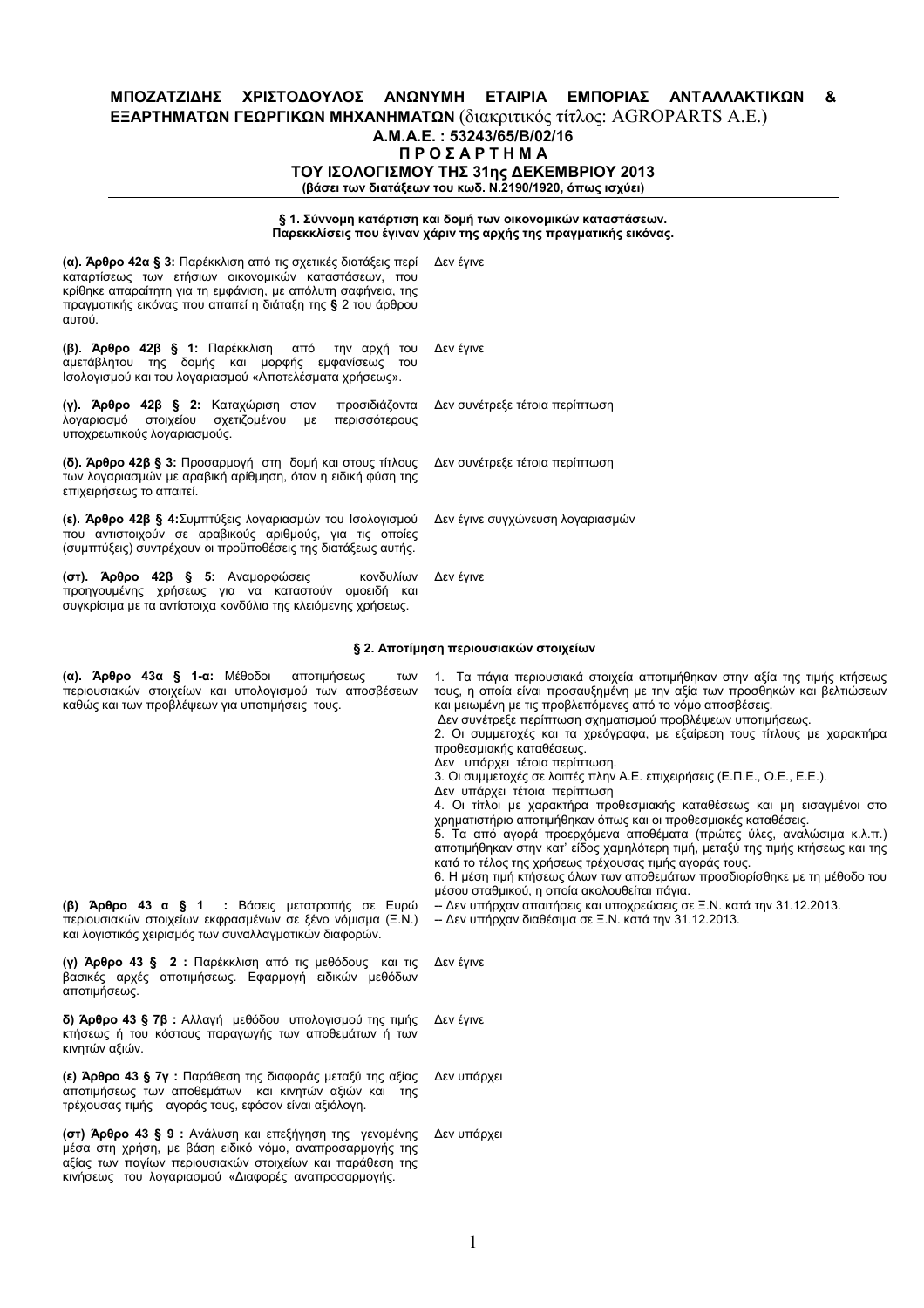(ζ) Άρθρο 43α § 1-ιζ: Αποτίμηση των χρηματοοικονομικών μέσων στην εύλογη αξία. Όταν η αποτίμηση των χρηματοοικονομικών μέσων έχει γίνει στην εύλογη αξία πρέπει να παρέχονται πληροφορίες για τα εξής:

α) οι κύριες υποθέσεις στις οποίες βασίζονται τα υποδείγματα και οι τεχνικές αποτίμησης, εφόσον η εύλογη αξία έχει προσδιορισθεί κατ' εφαρμογή του άρθρου 43γ παράγραφος 4 στοιχείο β,

β) ανά κατηγορία χρηματοοικονομικών μέσων, η εύλογη αξία, οι μεταβολές της αξίας που έχουν καταλογισθεί απευθείας στο λογαριασμό αποτελεσμάτων χρήσεως, καθώς και οι μεταβολές που έχουν περιληφθεί στο αποθεματικό εύλογης αξίας.

γ) για κάθε κατηγορία παράγωγων χρηματοοικονομικών μέσων, πληροφορίες για την έκταση και τη φύση αυτών, συμπεριλαμβανομένων σημαντικών όρων Των προϋποθέσεων που είναι δυνατόν να επηρεάσουν το ποσό, το χρόνο και τη βεβαιότητα των μελλοντικών ταμειακών ροών,

δ) πίνακας που εμφανίζει την κίνηση κατά την διάρκεια χρήσεως των μεταβολών σε εύλογες αξίες που έχουν καταχωρίσθεί στα ίδια κεφάλαια.»

(η) Άρθρο 43α § 1-ιθ: Αποτίμηση των χρηματοοικονομικών μέσων σε διαφορετική αξία της εύλογης. Όταν η αποτίμηση των χρηματοοικονομικών μέσων δεν έχει γίνει στην εύλογη αξία, σύμφωνα με την §4 του άρθρου 43γ του κωδ. Ν. 2190/1920, πρέπει να παρέχονται πληροφορίες:

αα) για κάθε κατηγορία παράγωγων χρηματοοικονομικών μέσων:

- η εύλογη αξία αυτών των μέσων, αν μπορεί να προσδιορισθεί σύμφωνα με κάποια από τις μεθόδους της παραγράφου 4 του άρθρου 43γ.
- πληροφορίες για την έκταση και τη φύση αυτών των μέσων, και για τα πάγια χρηματοοικονομικά περιουσιακά στοιχεία της παραγράφου 1 του άρθρου 43γ η λογιστική αξία των οποίων υπερβαίνει την εύλογη αξία τους, πρέπει να ννωστοποιούνται:
- η λογιστική αξία και η εύλογη αξία είτε των επιμέρους στοιχείων του ενεργητικού είτε των κατάλληλων ομάδων των επιμέρους στοιχείων, οι λόγοι για τη μη μείωση της λογιστικής αξίας, καθώς και οι ενδείξεις που οδηγούν στην πεποίθηση ότι η λογιστική αξία αυτών των στοιχείων θα ανακτηθεί.»

#### § 3. Πάγιο ενεργητικό και έξοδα εγκαταστάσεως

(α) Άρθρο 42ε § 8 : Μεταβολές παγίων στοιχείων και εξόδων Παραθέτεται σχετικός πολύστηλος πίνακας με τις πληροφορίες που απαιτεί η εγκαταστάσεως (πολυετούς αποσβέσεως). διάταξη (Πίνακας Ι στο τέλος του προσαρτήματος)

(β) Άρθρο 43 § 5-δ: Ανάλυση πρόσθετων αποσβέσεων.

(γ) Άρθρο 43 § 5-ε : Προβλέψεις για υποτίμηση ενσώματων πανίων περιουσιακών στοιχείων

(δ) Άρθρο 43 § 3-ε: Ανάλυση και επεξήγηση των ποσών των εξόδων εγκαταστάσεως (πολυετούς αποσβέσεως) που αφορούν τη χρήση

(ε) Άρθρο 43 § 3-γ : Τα ποσά και ο λογιστικός χειρισμός των συναλλαγματικών διαφορών που προέκυψαν στη παρούσα χρήση, κατά την πληρωμή (δόσεων) και /ή την αποτίμηση στο τέλος της χρήσεως δανείων ή πιστώσεων χρησιμοποιηθέντων αποκλειστικά για κτήσεις παγίων στοιχείων.

(στ) Άρθρο 43α § 4.εδαφ.α' και β': Ανάλυση και επεξήγηση κονδυλίων «Έξοδα ερευνών και αναπτύξεως».  $T(t)$ «Παραχωρήσεις και δικαιώματα βιομηχανικής ιδιοκτησίας» και "Υπεραξία επιχειρήσεων (GOODWILL)".

Δεν υπάρχουν τέτοια κονδύλια.

Δεν υφίσταται τέτοια περίπτωση.

Δεν υφίσταται τέτοια περίπτωση.

Δεν υπάρχουν τέτοια κονδύλια.

Δεν υπάρχουν τέτοια κονδύλια.

#### § 4. Συμμετοχές

(α) Άρθρο 43α § 1β : Συμμετοχές στο κεφάλαιο άλλων Δεν υπάρχουν. επιχειρήσεων με ποσοστό μεγαλύτερο από 10%.

(γ) Άρθρο 43α § 1ιε : Σύνταξη ενοποιημένων οικονομικών καταστάσεων στις οποίες περιλαμβάνονται και οι οικονομικές καταστάσεις της εταιρείας.

Για πρώτη φορά το 2012 οι οικονομικές καταστάσεις της εταιρείας περιλαμβάνονται σε ενοποιημένες οικονομικές καταστάσεις με μητρική εταιρεία TNY "ΑΝΩΝΥΜΗ ΒΙΟΜΗΧΑΝΙΚΗ ΕΜΠΟΡΙΚΗ ΕΤΑΙΡΕΙΑ ΠΑΡΑΓΩΓΗΣ ΚΑΙ ΕΜΠΟΡΙΑΣ ΓΕΩΡΓΙΚΩΝ ΜΗΧΑΝΗΜΑΤΩΝ ΚΑΙ ΑΥΤΟΚΙΝΗΤΩΝ".

Δεν συνέτρεξε τέτοια περίπτωση.

## Δεν συνέτρεξε τέτοια περίπτωση.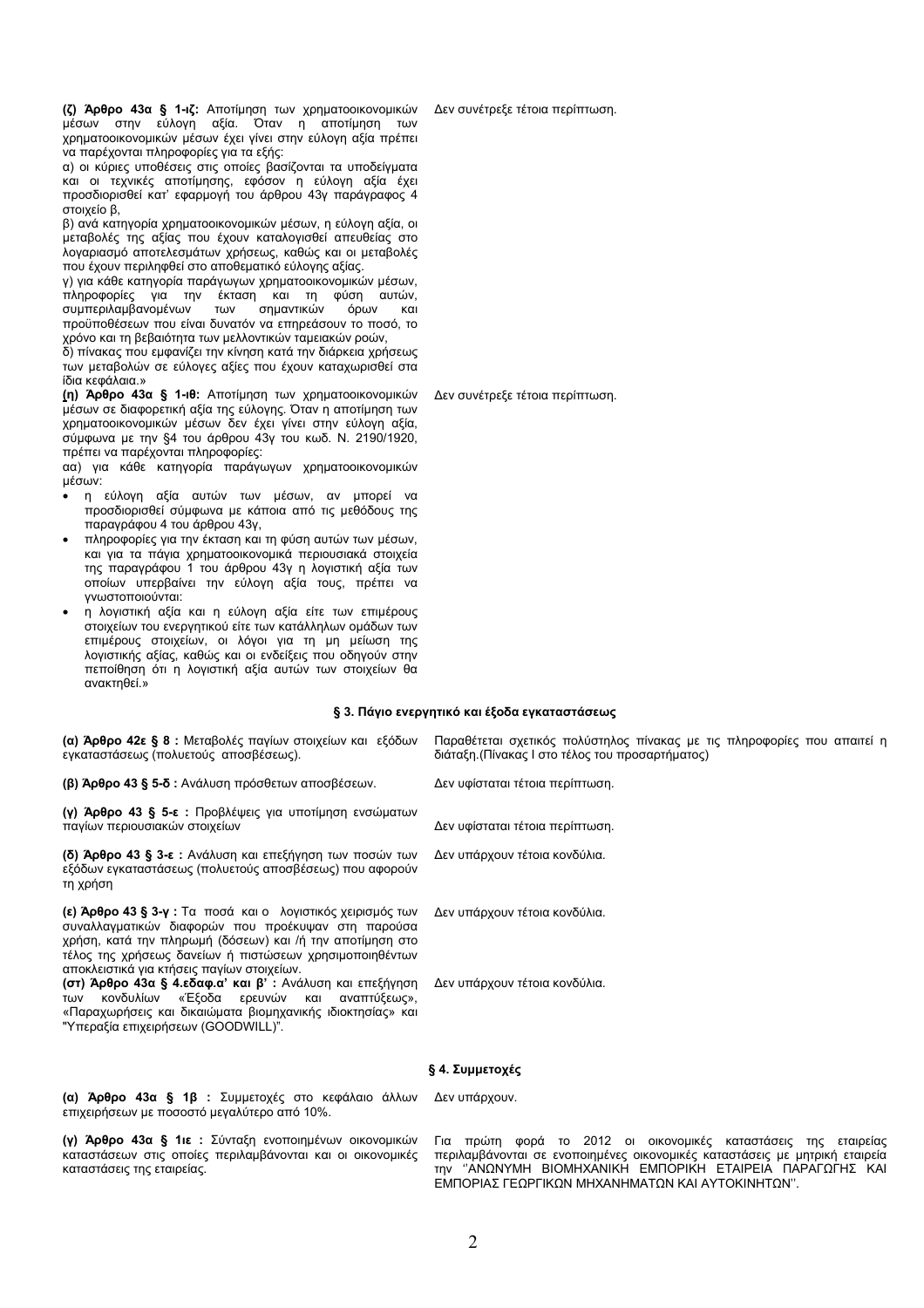## § 5. Αποθέματα

| (α) Άρθρο 43α § 1ια : Αποτίμηση αποθεμάτων κατά<br>παρέκκλιση από τους κανόνες αποτιμήσεως του άρθρου 43, για<br>λόγους φορολογικών ελαφρύνσεων.                                                                                     | Δεν έγινε παρέκκλιση                                                                                                                                                                                                                                                                                                                                                                                                                                                                                                                                                                                                                                                                                                                                                                                 |                              |                                |                                    |  |  |
|--------------------------------------------------------------------------------------------------------------------------------------------------------------------------------------------------------------------------------------|------------------------------------------------------------------------------------------------------------------------------------------------------------------------------------------------------------------------------------------------------------------------------------------------------------------------------------------------------------------------------------------------------------------------------------------------------------------------------------------------------------------------------------------------------------------------------------------------------------------------------------------------------------------------------------------------------------------------------------------------------------------------------------------------------|------------------------------|--------------------------------|------------------------------------|--|--|
| (β) Άρθρο 43 α § 1 ι : Διαφορές από υποτίμηση<br>κυκλοφορούντων στοιχείων ενεργητικού και λόγοι στους<br>οποίους οφείλονται.                                                                                                         | Δεν υπάρχουν                                                                                                                                                                                                                                                                                                                                                                                                                                                                                                                                                                                                                                                                                                                                                                                         |                              |                                |                                    |  |  |
|                                                                                                                                                                                                                                      | § 6. Μετοχικό Κεφάλαιο                                                                                                                                                                                                                                                                                                                                                                                                                                                                                                                                                                                                                                                                                                                                                                               |                              |                                |                                    |  |  |
| (α) Άρθρο 43 α § 1δ : Κατηγορίες μετοχών στις οποίες<br>διαιρείται το μετοχικό κεφάλαιο                                                                                                                                              | Κοινές Μετοχές                                                                                                                                                                                                                                                                                                                                                                                                                                                                                                                                                                                                                                                                                                                                                                                       | Αριθμός<br>Μετοχών<br>29.500 | Ονομαστική<br>Αξία<br>€ 100.00 | Συνολική<br>Αξία<br>€ 2.950.000,00 |  |  |
|                                                                                                                                                                                                                                      |                                                                                                                                                                                                                                                                                                                                                                                                                                                                                                                                                                                                                                                                                                                                                                                                      | Καταβλημένο<br>Οφειλόμενο    | 2.861.000,00<br>89.000,00      |                                    |  |  |
| (β) Άρθρο 43α § 1γ : Εκδοθείσες μετοχές μέσα στη χρήση για<br>αύξηση μετοχικού κεφαλαίου.                                                                                                                                            | Κατά τη διάρκεια της χρήσεως εκδόθηκαν 28.500 μετοχές ονομαστικής αξίας 100€<br>η κάθε μία.                                                                                                                                                                                                                                                                                                                                                                                                                                                                                                                                                                                                                                                                                                          |                              |                                |                                    |  |  |
| (γ) Άρθρο 43 α § 1ε και 42 ε § 10: Εκδοθέντες τίτλοι και<br>ενσωματωμένα σ' αυτούς δικαιώματα.                                                                                                                                       | Δεν εκδόθηκαν                                                                                                                                                                                                                                                                                                                                                                                                                                                                                                                                                                                                                                                                                                                                                                                        |                              |                                |                                    |  |  |
| (δ) Άρθρο 43α § 1στ: Απόκτηση ιδίων μετοχών μέσα στην<br>παρούσα χρήση.                                                                                                                                                              | Δεν Αποκτήθηκαν                                                                                                                                                                                                                                                                                                                                                                                                                                                                                                                                                                                                                                                                                                                                                                                      |                              |                                |                                    |  |  |
|                                                                                                                                                                                                                                      | § 7. Προβλέψεις και υποχρεώσεις                                                                                                                                                                                                                                                                                                                                                                                                                                                                                                                                                                                                                                                                                                                                                                      |                              |                                |                                    |  |  |
| (α) Άρθρο 42 <sup>ε</sup> § 14 εδαφ. δ: Ανάλυση του λογαριασμού<br>«Λοιπές προβλέψεις», αν το ποσό του είναι σημαντικό.                                                                                                              | Προβλέψεις για επισφαλείς απαιτήσεις<br>143.032,52€                                                                                                                                                                                                                                                                                                                                                                                                                                                                                                                                                                                                                                                                                                                                                  |                              |                                |                                    |  |  |
| (β) Άρθρο 43α § 1ζ : Οι οικονομικές δεσμεύσεις από συμβάσεις<br>κ.λπ. που δεν εμφανίζονται στους λογαριασμούς τάξεως.<br>Υποχρεώσεις καταβολής ειδικών μηνιαίων παροχών και<br>οικονομικές δεσμεύσεις για συνδεδεμένες επιχειρήσεις. | Δεν υπάρχουν                                                                                                                                                                                                                                                                                                                                                                                                                                                                                                                                                                                                                                                                                                                                                                                         |                              |                                |                                    |  |  |
| (γ) Άρθρο 43α § 1ιβ : Πιθανές οφειλές σημαντικών ποσών<br>φόρων και ποσά φόρων που ενδεχομένως να προκύψουν σε<br>βάρος της κλειόμενης και των προηγουμένων χρήσεων, εφόσον<br>δεν εμφανίζονται στις υποχρεώσεις ή στις προβλέψεις.  | Η εταιρία έχει ελεγχθεί φορολογικά μέχρι και για τη χρήση 2009. Για τη χρήση<br>2011, 2012 η εταιρία έχει υπαχθεί στο φορολογικό έλεγχο των Ορκωτών<br>Ελεγκτών Λογιστών που προβλέπεται από τις διατάξεις του άρθρου 82 παραγρ. 5<br>Ν. 2238/1994, και της έχει χορηγηθεί φορολογικό πιστοποιητικό. Για τη χρήση<br>2013 η εταιρία έχει επίσης υπαχθεί στο φορολογικό έλεγχο των Ορκωτών<br>Ελεγκτών Λογιστών που προβλέπεται από τις διατάξεις του άρθρου 82 παραγρ. 5<br>Ν. 2238/1994. Ο έλεγχος αυτός βρίσκεται σε εξέλιξη και το σχετικό φορολογικό<br>πιστοποιητικό προβλέπεται να χορηγηθεί μετά τη δημοσίευση των οικονομικών<br>καταστάσεων χρήσεως 2013. Για την ανέλεγκτη χρήση 2010 δεν έχει<br>σχηματιστεί από την εταιρεία σχετική πρόβλεψη για πρόσθετους φόρους και<br>προσαυξήσεις. |                              |                                |                                    |  |  |
| (δ) Άρθρο 43α § 1στ: Μακροπρόθεσμες υποχρεώσεις πάνω<br>Δεν υπάρχουν<br>από 5 έτη.                                                                                                                                                   |                                                                                                                                                                                                                                                                                                                                                                                                                                                                                                                                                                                                                                                                                                                                                                                                      |                              |                                |                                    |  |  |
| (ε) Άρθρο 43α § 1στ : Υποχρεώσεις καλυπτόμενες με<br>εμπράγματες ασφάλειες.                                                                                                                                                          | Δεν υπάρχουν                                                                                                                                                                                                                                                                                                                                                                                                                                                                                                                                                                                                                                                                                                                                                                                         |                              |                                |                                    |  |  |
|                                                                                                                                                                                                                                      | § 8. Μεταβατικοί Λογαριασμοί                                                                                                                                                                                                                                                                                                                                                                                                                                                                                                                                                                                                                                                                                                                                                                         |                              |                                |                                    |  |  |
| <b>Άρθρο 42 ε § 12 :</b> Ανάλυση των κονδυλίων των μεταβατικών<br>λογαριασμών «Έσοδα χρήσεως εισπρακτέα» και «Έξοδα<br>χρήσεως δουλευμένα                                                                                            | Δεν υπάρχουν                                                                                                                                                                                                                                                                                                                                                                                                                                                                                                                                                                                                                                                                                                                                                                                         |                              |                                |                                    |  |  |
|                                                                                                                                                                                                                                      | § 9. Λογαριασμοί Τάξεως                                                                                                                                                                                                                                                                                                                                                                                                                                                                                                                                                                                                                                                                                                                                                                              |                              |                                |                                    |  |  |
| Άρθρο 42 ε § 11: Ανάλυση των λογαριασμών τάξεως, στην<br>έκταση που δεν καλύπτεται η υποχρέωση αυτή από τις<br>πληροφορίες της επόμενης § 10.                                                                                        | Δεν υπάρχουν                                                                                                                                                                                                                                                                                                                                                                                                                                                                                                                                                                                                                                                                                                                                                                                         |                              |                                |                                    |  |  |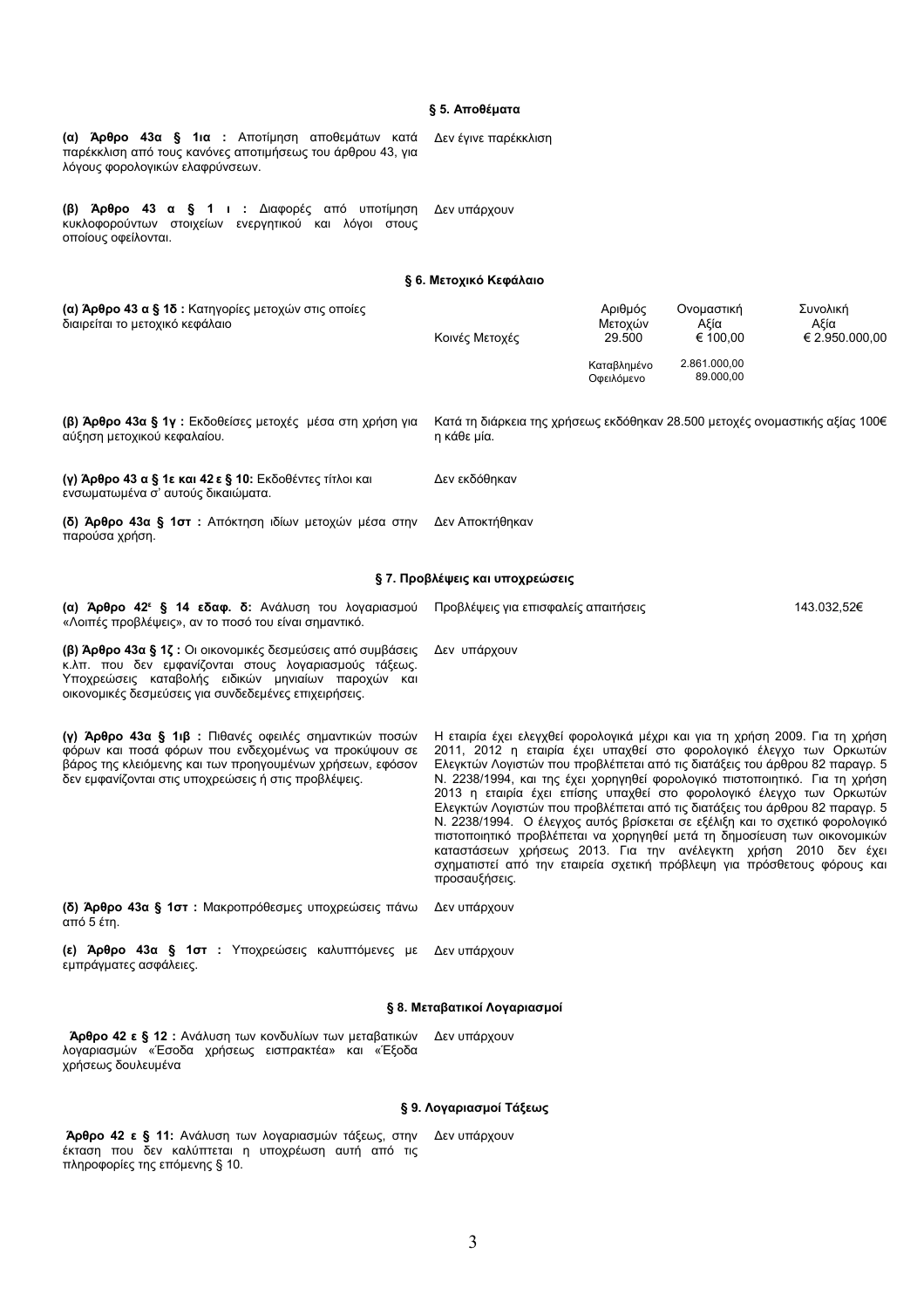## § 10. Χορηγηθείσες εγγυήσεις και εμπράγματες ασφάλειες Άρθρο 42 ε § 9: Εγγυήσεις και εμπράγματες ασφάλειες που Έχουν δοθεί εγγυητικές επιστολές ποσών € 3.000,00 προς τον προμηθευτή ΕΚΟ

| χορηγήθηκαν από την εταιρεία.                                                                                                                                                   | ΑΝΩΝΥΜΗ ΒΙΟΜΗΧΑΝΙΚΗ ΚΑΙ ΕΜΠΟΡΙΚΗ ΕΤΑΙΡΙΑ ΠΕΤΡΕΛΑΙΟΕΙΔΩΝ μέσω<br>της Τράπεζας Πειραιώς. |                      |  |  |  |  |
|---------------------------------------------------------------------------------------------------------------------------------------------------------------------------------|----------------------------------------------------------------------------------------|----------------------|--|--|--|--|
|                                                                                                                                                                                 | § 11. Αμοιβές, προκαταβολές και πιστώσεις σε όργανα διοικήσεως                         |                      |  |  |  |  |
| (α) Άρθρο 43α § 1ιγ: Αμοιβές μελών οργάνων διοικήσεως και Έχουν καταβληθεί σε μέλη του ΔΣ<br>διευθύνσεως της εταιρείας.                                                         |                                                                                        | 0,00<br>===========  |  |  |  |  |
| (β) Άρθρο 43α § 1ιγ : Υποχρεώσεις που δημιουργήθηκαν ή<br>αναλήφθηκαν για βοηθήματα σε αποχωρήσαντα την παρούσα<br>χρήση μέλη οργάνων διοικήσεως και διευθύνσεως της εταιρείας. | Δεν υπάρχουν                                                                           |                      |  |  |  |  |
| (γ) Άρθρο 43α § 1ιδ : Δοθείσες προκαταβολές και πιστώσεις σε<br>όργανα διοικήσεως (μέλη διοικητικών συμβουλίων και<br>διαχειριστές).                                            | Δεν υπάρχουν                                                                           |                      |  |  |  |  |
|                                                                                                                                                                                 | § 12. Αποτελέσματα χρήσεως                                                             |                      |  |  |  |  |
| (α) Άρθρο 43α § 1ιη : Κύκλος εργασιών κατά κατηγορίες και<br>γεωγραφικές αγορές (όπως ορίζεται στο άρθρο 42 ε & 15 εδάφιο<br>α').                                               | Εμπορικής δραστηριότητας<br>- Εσωτερικού<br>-- Χονδρικής                               | 3.340.072,53         |  |  |  |  |
|                                                                                                                                                                                 | -- Λιανικής<br>- Εξωτερικού                                                            | 0,00                 |  |  |  |  |
|                                                                                                                                                                                 | -- Χονδρικής                                                                           | 3.543.040,14         |  |  |  |  |
|                                                                                                                                                                                 | -- Λιανικής<br>Πωλήσεις λοιπών αποθεμάτων και άχρηστου<br>Παροχής Υπηρεσιών            | 0,00<br>0,00         |  |  |  |  |
|                                                                                                                                                                                 | -Εσωτερικού χονδρικής                                                                  | 0,00                 |  |  |  |  |
|                                                                                                                                                                                 | -Εξωτερικού χονδρικής<br>Σύνολο                                                        | 0,00<br>6.883.112,67 |  |  |  |  |
|                                                                                                                                                                                 | 1. Μέσος όρος προσωπικού άτομα:                                                        | 16                   |  |  |  |  |
| (β) Άρθρο 43α § 10 : Μέσος όρος του απασχοληθέντος κατά τη<br>διάρκεια της χρήσεως προσωπικού και κατηγορίες αυτού, με το                                                       | 2. Μέσος όρος προσωπικού κατά κατηγορίες                                               |                      |  |  |  |  |
| συνολικό κόστος τους. Διευκρινίζεται ότι, στο "Διοικητικό                                                                                                                       | -- Διοικητικό (υπαλληλικό) προσωπικό άτομα                                             | 16                   |  |  |  |  |
| (υπαλληλικό) προσωπικό" περιλαμβάνεται το με μηνιαίο μισθό                                                                                                                      | -- Εργατοτεχνικό προσωπικό άτομα                                                       | 0                    |  |  |  |  |
| αμειβόμενο προσωπικό και στο "Εργατοτεχνικό προσωπικό" οι<br>αμειβόμενοι με ημερομίσθιο.                                                                                        | Σύνολο άτομα                                                                           | 16                   |  |  |  |  |
|                                                                                                                                                                                 | 3. Αμοιβές και έξοδα προσωπικού :<br>-- Διοικητικού (υπαλληλικού)προσωπικού:           |                      |  |  |  |  |
|                                                                                                                                                                                 | Μισθοί                                                                                 | 388.016,01           |  |  |  |  |
|                                                                                                                                                                                 | Εργοδοτικές εισφορές                                                                   | 104.184,72           |  |  |  |  |
|                                                                                                                                                                                 | Παρεπόμενες παροχές<br>Αποζημιώσεις                                                    | 496,94<br>0,00       |  |  |  |  |
|                                                                                                                                                                                 | Εργατοτεχνικό προσωπικό:                                                               |                      |  |  |  |  |
|                                                                                                                                                                                 | Μισθοί                                                                                 | 0,00                 |  |  |  |  |
|                                                                                                                                                                                 | Εργοδοτικές εισφορές<br>Παρεπόμενες παροχές                                            | 0,00<br>0,00         |  |  |  |  |
|                                                                                                                                                                                 | Αποζημιώσεις                                                                           | 0,00                 |  |  |  |  |
|                                                                                                                                                                                 | Σύνολο                                                                                 | 492.697,67           |  |  |  |  |
|                                                                                                                                                                                 | <u>Έκτακτα και ανόργανα έσοδα</u>                                                      |                      |  |  |  |  |
| γ) Άρθρο 42ε § 15β : Ανάλυση των εκτάκτων και ανόργανων<br>εξόδων και εσόδων (δηλαδή των λογαριασμών "Εκτακτα και<br>ανόργανα έξοδα" και "Έκτακτα και ανόργανα έσοδα"). Αν τα   | -- Έσοδα από τόκους υπερημερίας                                                        | 4.656,38             |  |  |  |  |
| ποσά των λογαριασμών "Έκτακτες ζημίες" και "Έκτακτα κέρδη"<br>είναι σημαντικά κατ' εφαρμογή της διατάξεως του άρθρου 43 α                                                       | Σύνολο                                                                                 | 4.656,38             |  |  |  |  |
| §1γ, παραθέτεται και αυτών ανάλυση (με βάση τους<br>λογαριασμούς 81.02 και 81.03 του Γεν. Λογ. Σχεδίου).                                                                        |                                                                                        |                      |  |  |  |  |
| (δ) Άρθρο 42ε § 15β : Ανάλυση των λογαριασμών «Έσοδα<br>προηγουμένων χρήσεων», «Έξοδα προηγουμένων χρήσεων»<br>και «Έσοδα από προβλέψεις προηγουμένων χρήσεων».                 | <u>Έσοδα προηγουμένων χρήσεων</u><br>-- Έσοδα προηγουμένων χρήσεων                     | 0,00                 |  |  |  |  |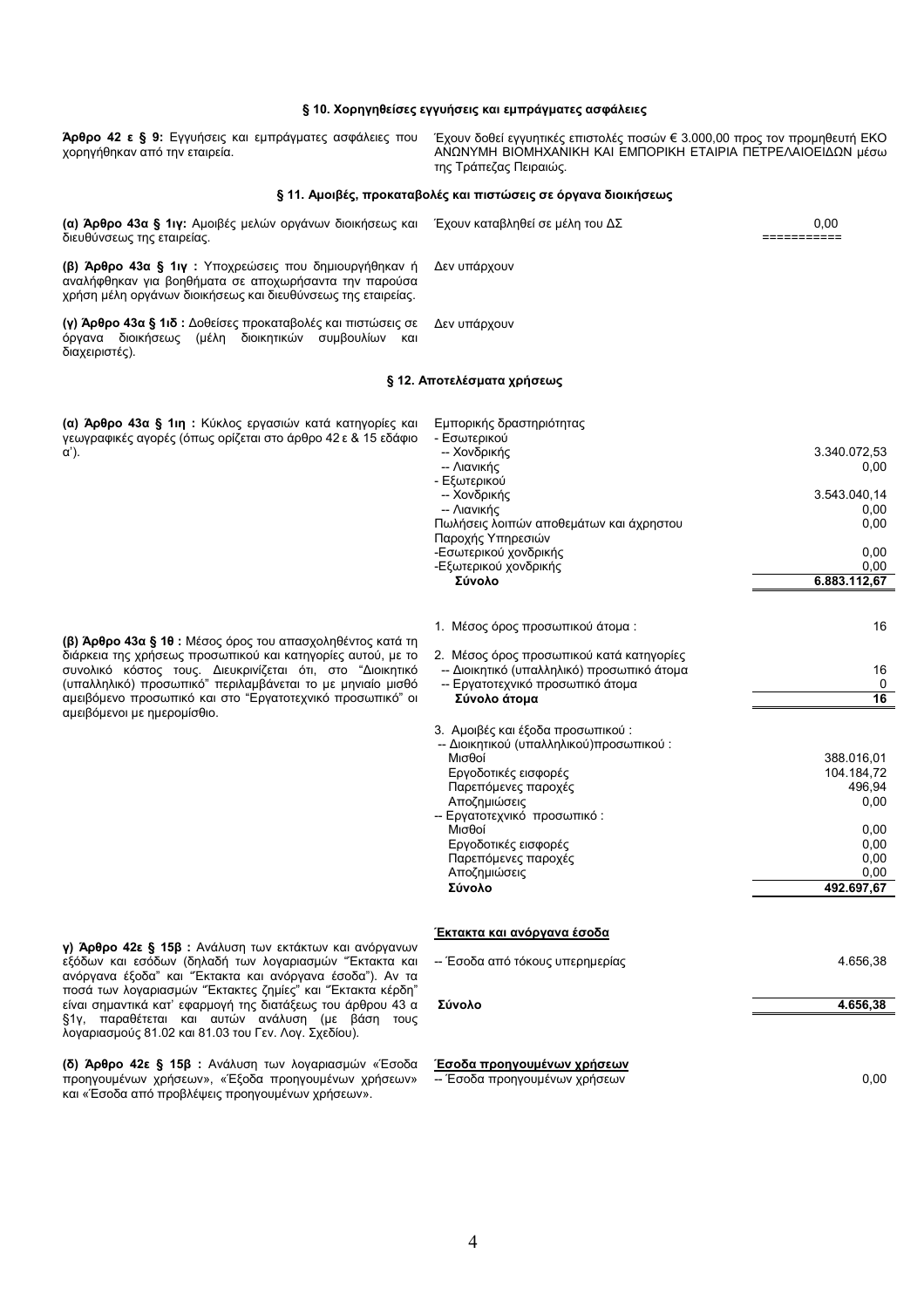#### § 13. Άλλες πληροφορίες που απαιτούνται για αρτιότερη πληροφόρηση και εφαρμογή της πιστής εικόνας.

Δεν συντρέχει περίπτωση

Άρθρο 43 α § 1ζα : Πληροφορίες για τη φύση και τον επιχειρηματικό στόχο των διακανονισμών της εταιρείας που δεν περιλαμβάνονται στον ισολογισμό, καθώς και οι οικονομικές επιπτώσεις των διακανονισμών αυτών στην εταιρεία, υπό την προϋπόθεση ότι οι κίνδυνοι ή τα οφέλη που προκύπτουν από τους διακανονισμούς αυτούς είναι ουσιώδεις και κατά το βαθμό που η δημοσιοποίηση αυτών των κινδύνων ή οφελών είναι απαραίτητη για την αξιολόγηση της οικονομικής θέσης της εταιρείας

Περιπτώσεις διακανονισμών εκτός ισολογισμού αποτελούν:

- οι διακανονισμοί καταμερισμού κινδύνων και οφελών οι υποχρεώσεις που απορρέουν από σύμβαση, όπως  $\bullet$
- εξαγορά χρέους
- $\overline{O}$ συμφωνίες συνδυασμένης πώλησης και επανανοράς
- οι διακανονισμοί αποθεμάτων επί παρακαταθήκη
- οι διακανονισμοί παραλαβής ή αποζημίωσης
- η τιτλοποίηση η οποία διευθετείται μέσω χωριστών εταιρειών και επιχειρήσεων μη ανώνυμης εταιρικής μορφής
- τα ενεχυριασμένα στοιχεία ενεργητικού
- οι διακανονισμοί χρηματοδοτικής μίσθωσης
- οι υπεργολαβίες
- κλπ

- Άρθρο 43 α § 2ζα : Συναλλαγές που πραγματοποιεί η Δεν υπάρχουν εταιρεία με τα συνδεόμενα μέρη, περιλαμβανομένου και του σταιρεία με τα συτσερμέτα μερίτη, περιπαμματορείτου παι του<br>ποσού αυτών των συναλλαγών, της φύσης της σχέσης του<br>συνδεόμενου μέρους, καθώς και άλλων πληροφοριακών στοιχείων για τις συναλλαγές, τα οποία είναι απαραίτητα για την κατανόηση της οικονομικής θέσης της εταιρείας, εφόσον οι<br>συναλλαγές αυτές είναι ουσιώδεις και δεν έχουν πραγματοποιηθεί υπό τους συνήθεις όρους της αγοράς.

- Άρθρο 43α § 1ιζ : Οποιεσδήποτε άλλες πληροφορίες που Δεν υπάρχουν απαιτούνται από ειδικές διατάξεις ή που κρίνονται αναγκαίες για την αρτιότερη πληροφόρηση των μετόχων και των τρίτων και εφαρμογή της πιστής εικόνας.

-- Άρθρο 30 του Ν. 3756/2009: Πληροφορίες για τις αμοιβές που χρέωσε κατά το οικονομικό έτος το ελεγκτικό γραφείο (Αμοιβές, που θα δοθούν στη χρήση 2013)

Θα δοθούν, για τον υποχρεωτικό έλεγχο των ετήσιων λογαριασμών χρήσης 2013 €5.016,00 (πλέον ΦΠΑ) και για τον φορολογικό έλεγχο της χρήσης 2013 €5.000,00 (πλέον ΦΠΑ).

Δεν δόθηκαν αμοιβές για καμία άλλη υπηρεσία, του ελεγκτικού γραφείου.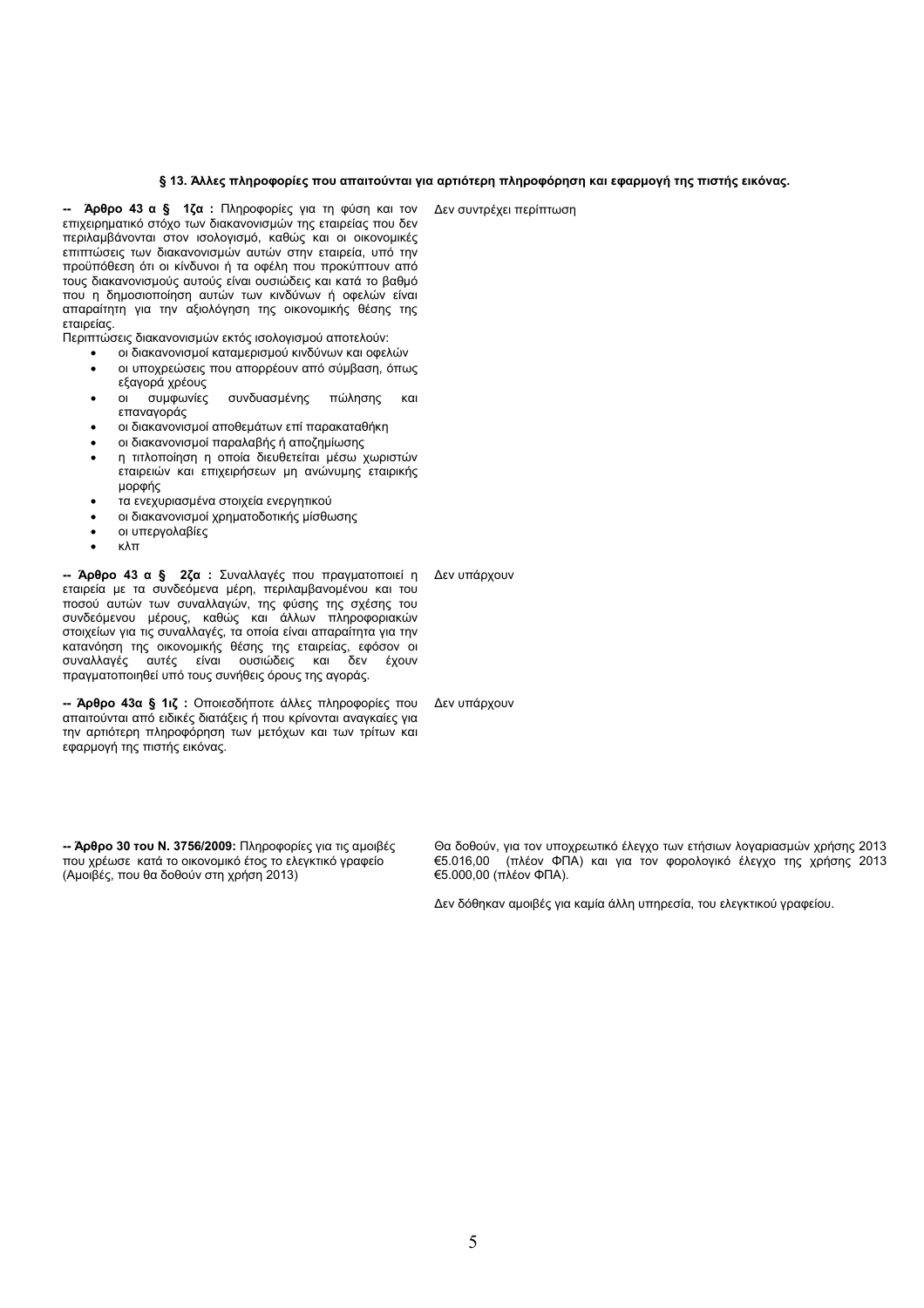## Ορεστιάδα, 25 Απριλίου 2014

Ο ΠΡΟΕΔΡΟΣ ΤΟΥ Δ.Σ & Δ/ΝΩΝ ΣΥΜΒΟΥΛΟΣ

Ο ΑΝΤΙΠΡΟΕΔΡΟΣ ΤΟΥ ΔΣ

Ο ΠΡΟΪΣΤΑΜΕΝΟΣ ΤΟΥ ΛΟΓΙΣΤΗΡΙΟΥ

Μποζατζίδης Δημήτριος AΔT: AB931557

Μητσολίδης Κωνσταντίνος AΔT: AI727515

ΑΝΔΡΕΑΣ ΠΕΤΡΙΔΗΣ A.Δ.T. Φ 159422 Λογιστής Α' Τάξεως A.M.O.E 007789

Η ΟΙΚΟΝΟΜΙΚΗ ΔΙΕΥΘΥΝΤΡΙΑ

Φωτιάδου Μυροφόρα AΔT: X731206

ΒΕΒΑΙΩΣΗ

Το παρόν προσάρτημα το οποίο αποτελείται από 6 (έξη) σελίδες και 1 (ένα) πίνακα είναι αυτό που αναφέρουμε στην έκθεση ελέγχου της 4/6/2014.

Αθήνα 4/6/2014

Ο Ορκωτός ελεγκτής

Δημήτριος Π. Μανδηλαράς A M  $\Sigma$ OEA 13851 ΩΡΙΩΝ ΟΡΚΩΤΟΙ ΕΛΕΓΚΤΕΣ ΛΟΓΙΣΤΕΣ ΑΕ Βλαχερνών 10, ΤΚ 16124, Αθήνα Μέλος της AGN International  $AM$  ΣΟΕΛ:146